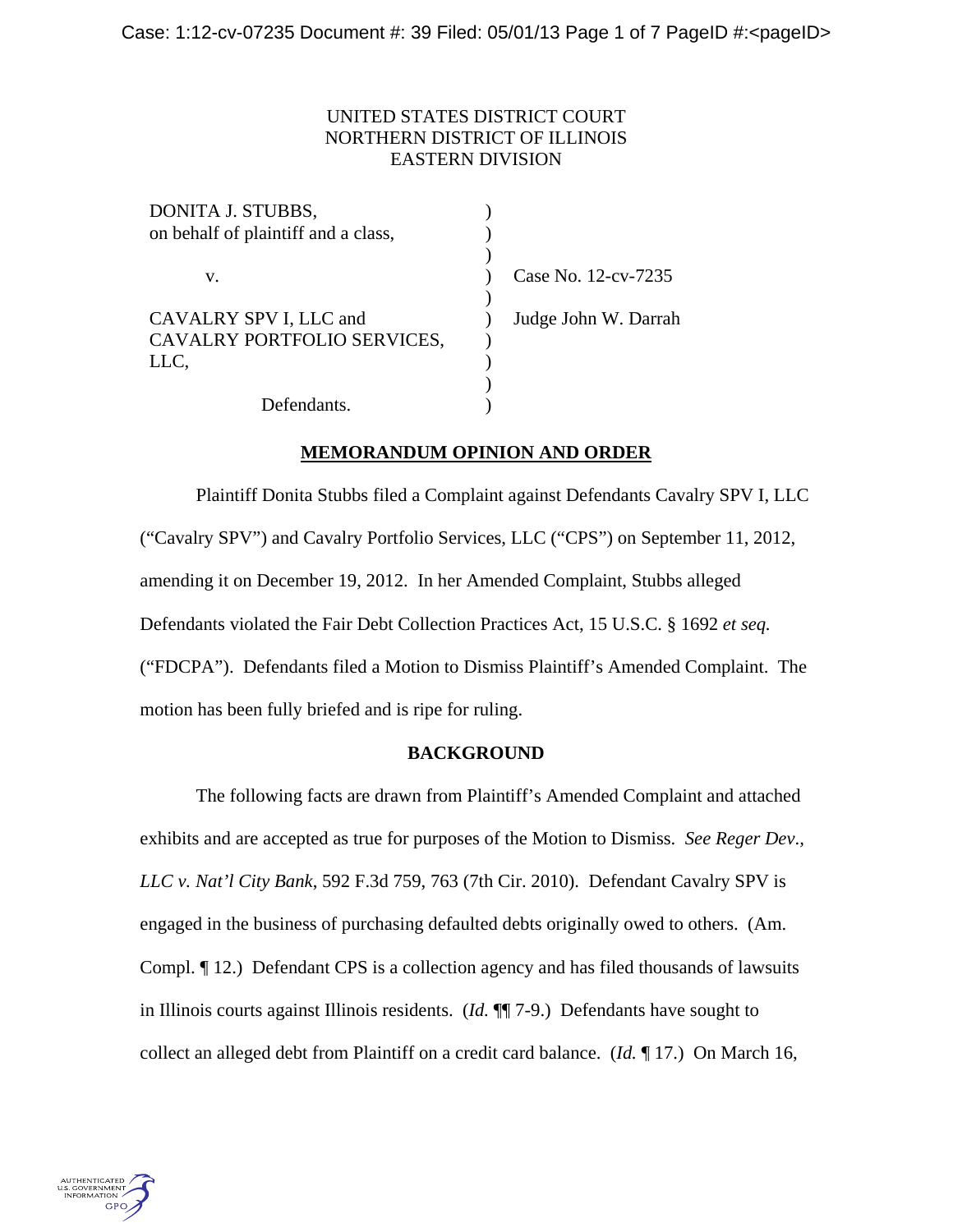2012, CPS filed a lawsuit against Plaintiff in the Circuit Court of Cook County, Illinois.

(*Id*. ¶ 18.) In the complaint filed in that lawsuit, CPS attached an affidavit by employee

Stephanie Cappelli, containing the amount of debt allegedly owed by Plaintiff, as

documented by computerized account records. (*Id*. ¶¶ 19-20, 23.) In the affidavit,

Plaintiff provides, Cappelli stated:

I am an agent and duly authorized representative for [CPS] and am competent to testify to the matter set forth herein. As of 12/5/2011, the balance due and owing by the account holder(s) on the account was \$6,539.98, which balance is comprised of \$4,504.65 of principal balance and  $$2,035.33 + $0 + $0$  of other charges.

In the normal course of business, [CPS] maintains computerized account records for account holders. [CPS] maintains such records in the ordinary course of business and is charged with the duty to accurately record any business act, condition, or event onto the computer record maintained for the accounts, with the entries made at or very near the time of any such occurrence. . . . In connection with the purchase of the account, Bank of America/FIA Card Services, N.A. transferred copies of its electronic business records to Cavalry SPV . . . which records were loaded into the computer system of [CPS] and which are maintained in electronic format.

CPS did not produce any underlying documents to support the information

alleged in Cappelli's affidavit. (*Id.* ¶ 24.) While Cappelli's Affidavit refers to a debt of \$6,539.98, the complaint filed by CPS in Cook County sought \$6,542.44, a discrepancy of \$2.46. (*Id.* ¶ 28.) CPS does not produce any documents necessary to establish the veracity of Cappelli's affidavit, and Cappelli did not review any Bank of America/FIA Card Services, N.A. records prior to signing her affidavit. (*Id.* ¶¶ 25, 27.) On information and belief, Plaintiff asserts Cappelli is a "robosigner" or an individual designated to execute documents. (*Id.* ¶ 30.) Cappelli signs more than 1,000 documents per day and does not research any of the information contained in the documents she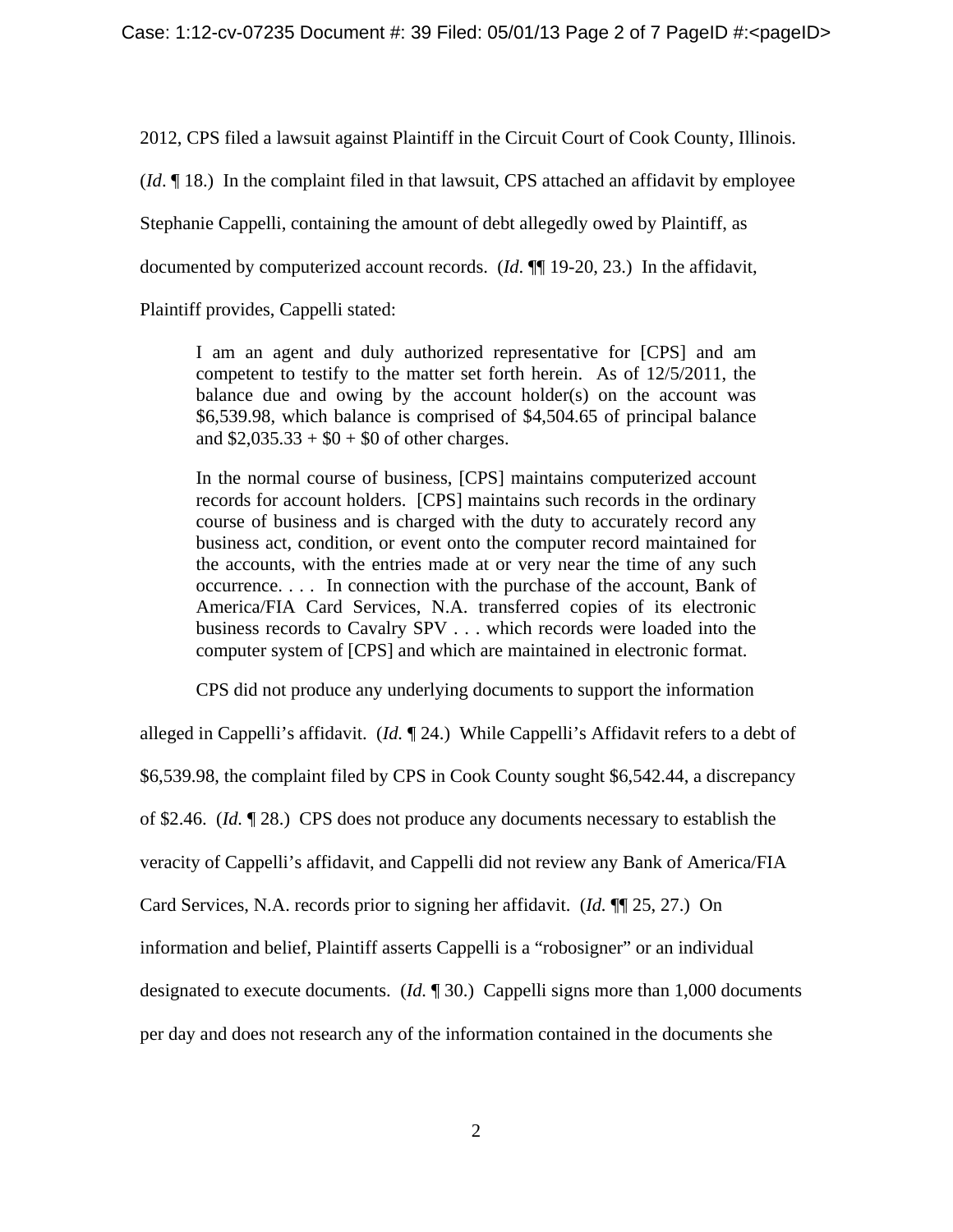signs, nor is she held personally liable for the truth of the information in the documents she signs. (*Id.* ¶ 31.) The purpose of an affidavit like Cappelli's is to deceive debtors into believing Defendants can prove their case at trial. (*Id.* ¶ 38.)

Defendants acquire Bank of America/FIA debts pursuant to agreements that disclaim the accuracy of the information provided. (*Id.* 1932.) The loans are sold "as is" and without warranty. (*Id.* ¶ 35.) Plaintiff retained counsel in the Cook County lawsuit and filed a motion to dismiss Defendants' complaint. (*Id.* ¶¶ 39-40.) Then, Defendants voluntarily dismissed the complaint in Cook County. (*Id.* ¶ 40.)

By submitting to a consumer an affidavit like the Cappelli affidavit, while concealing documents in which the account sellers effectively disclaim the accuracy of its records or information, Defendants perpetrate fraud on a consumer. (*Id.* ¶ 43.) In submitting the unsupported Cappelli Affidavit to consumers like Plaintiff, Defendants effectively represent that they can prove a debt, when they cannot. (*Id.* ¶ 48.) Plaintiff claims this activity violates the FDCPA. (*Id.* ¶¶ 47-48.)

#### **LEGAL STANDARD**

"A motion under Rule  $12(b)(6)$  challenges the sufficiency of the complaint . . . ." *Christensen v*. *Cnty. of Boone*, 483 F.3d 454, 458 (7th Cir. 2007). Under the federal notice pleading standards, "[a] plaintiff's complaint need only provide a short and plain statement of the claim showing that the pleader is entitled to relief, sufficient to provide the defendant with fair notice of the claim and its basis." *Tamayo v. Blagojevich*, 526 F.3d 1074, 1081 (7th Cir. 2008) (*Tamayo*) (internal quotations omitted).

3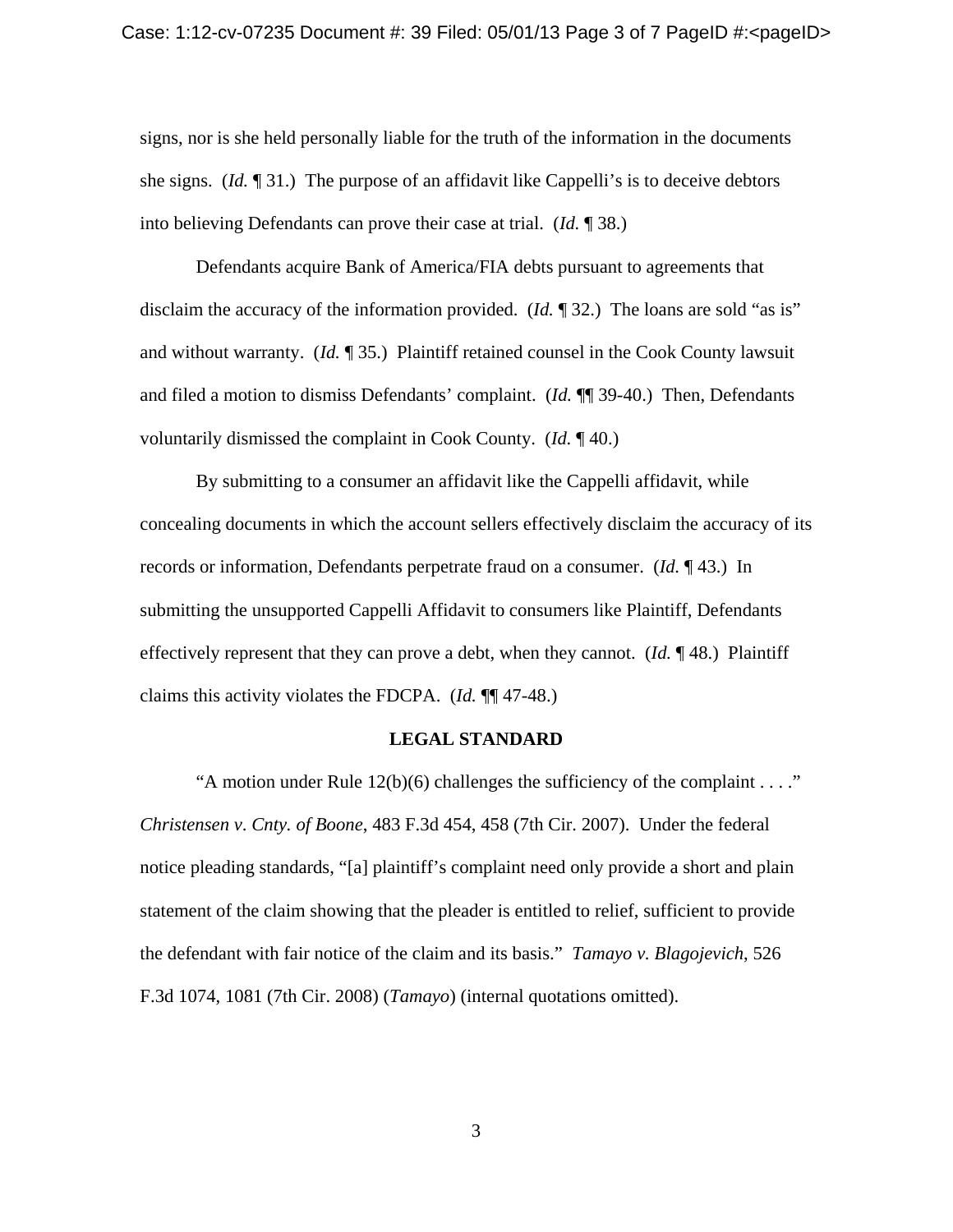When considering a motion to dismiss under Rule 12(b)(6), the complaint is construed in the light most favorable to the plaintiff; all well-pleaded factual allegations are accepted as true, and all reasonable inferences are construed in the plaintiff's favor. *Id.* However, a complaint must allege "enough facts to state a claim to relief that is plausible on its face" to survive a motion to dismiss. *Bell Atlantic Corp. v. Twombly*, 550 U.S. 544, 570 (2007) (*Twombly*). For a claim to have facial plausibility, a plaintiff must plead "factual content that allows the court to draw the reasonable inference that the defendant is liable for the misconduct alleged." *Ashcroft v. Iqbal*, 129 S.Ct. 1937, 1949 (2009) (*Iqbal*). "Threadbare recitals of the elements of a cause of action, supported by mere conclusory statements, do not suffice." *Id*. The plaintiff's allegations must "plausibly suggest that the plaintiff has a right to relief, raising that possibility above a 'speculative level'; if they do not, the plaintiff pleads itself out of court." *E.E.O.C. v. Concentra Health Services, Inc.*, 496 F.3d 773, 776 (7th Cir. 2007) (citing *Twombly*, 550 U.S. at 555).

#### **ANALYSIS**

 Plaintiff brings a claim under the FDCPA; specifically, Plaintiff alleges Defendants' actions violated 15 U.S.C. § 1692e, which provides that "a debt collector may not use any false, deceptive, or misleading representation or means in connection with the collection of any debt."

 Plaintiff alleges that Defendants, by engaging in lawsuits and submitting affidavits while failing to produce documents that demonstrate the accuracy of their records, perpetrate fraud on consumers. Defendants contend the Seventh Circuit's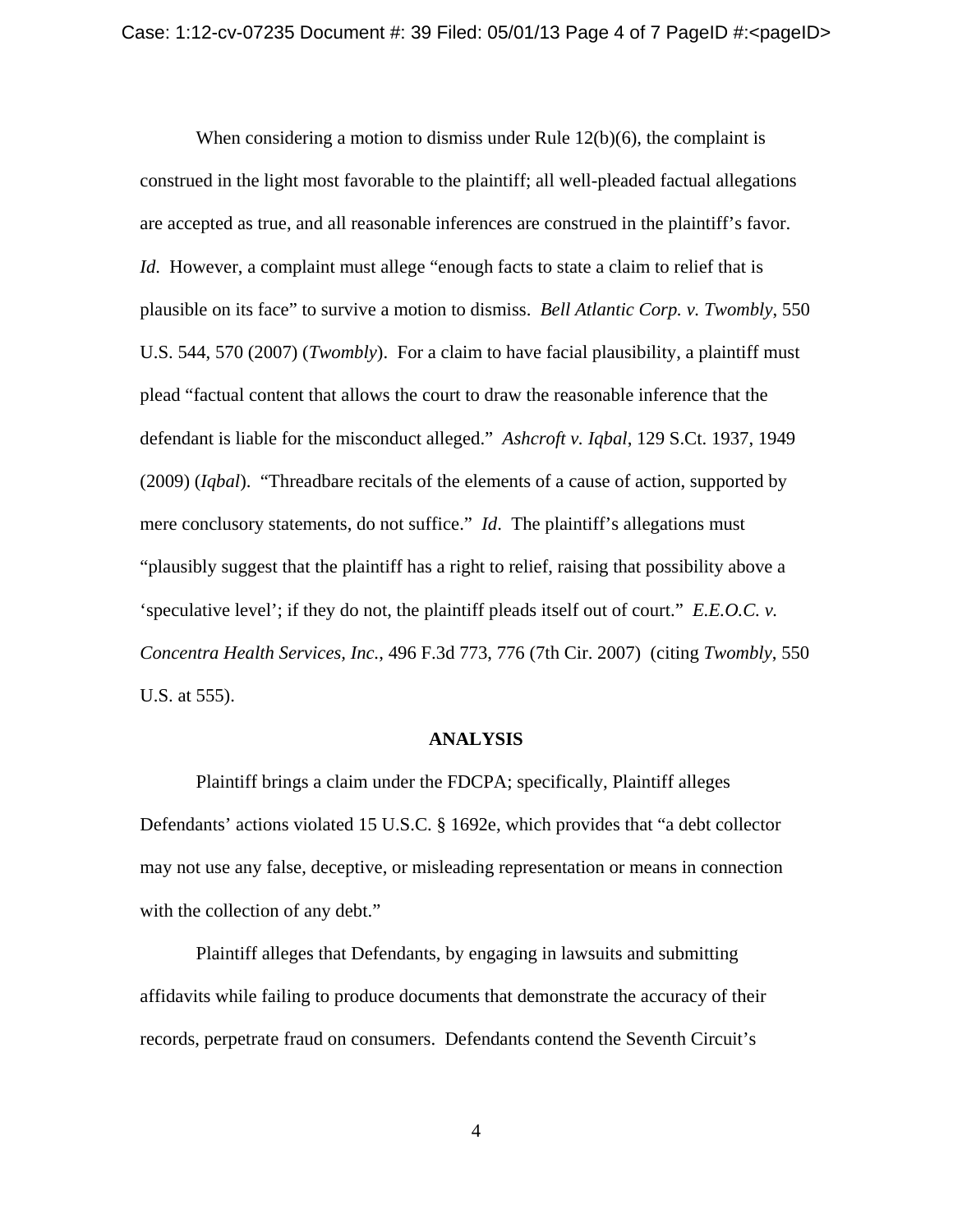opinion in *Beler v. Blatt, Hasenmiller, Leibsker & Moore, LLC*, 480 F.3d 470 (7th Cir. 2007) (*Beler*) is applicable to this case. (Defs.' Reply at 6.) *Beler* provides that "the state's rules of procedure, not federal law, determine which facts, and how much detail, must be included in documents filed with a clerk of court for presentation to a judge" and that "it is far from clear that the FDCPA controls the contents of pleadings filed in state court." *Id.* at 473. Defendants argue their disclosure or lack thereof is an evidentiary and procedural issue, to be excluded from FDCPA liability by *Beler's* rationale.

*Beler* involved a plaintiff who was dissatisfied with the complex language of documents submitted to a court by a debt collector. There, the Seventh Circuit stated that "Section 1692e does not require clarity in all writings. What it says is that '[a] debt collector may not use any false, deceptive, or misleading representation or means in connection with the collection of any debt.' A rule against trickery differs from a command to use plain English and write at a sixth-grade level." *Id.* While the FDCPA provides a broad prohibition against misrepresentations of debt, the plaintiff's claim in *Beler* simply did not fall under the FDCPA.

Defendants argue that any contention by Plaintiff that Cappelli's affidavit was inadequate is insufficient to support a claim under the FDCPA. (Defs.' Mot. at 6.) However, Plaintiff only raises the issue of Cappelli's affidavit to further support its claim that Defendants made false statements to debtors; Plaintiff does not seek to advance the argument that Defendants violated the FDCPA for failure to follow Illinois procedural rules regarding pleadings. Moreover, Defendants have not pointed to any Illinois Rule of Procedure which requires the attachment of an affidavit to this Complaint.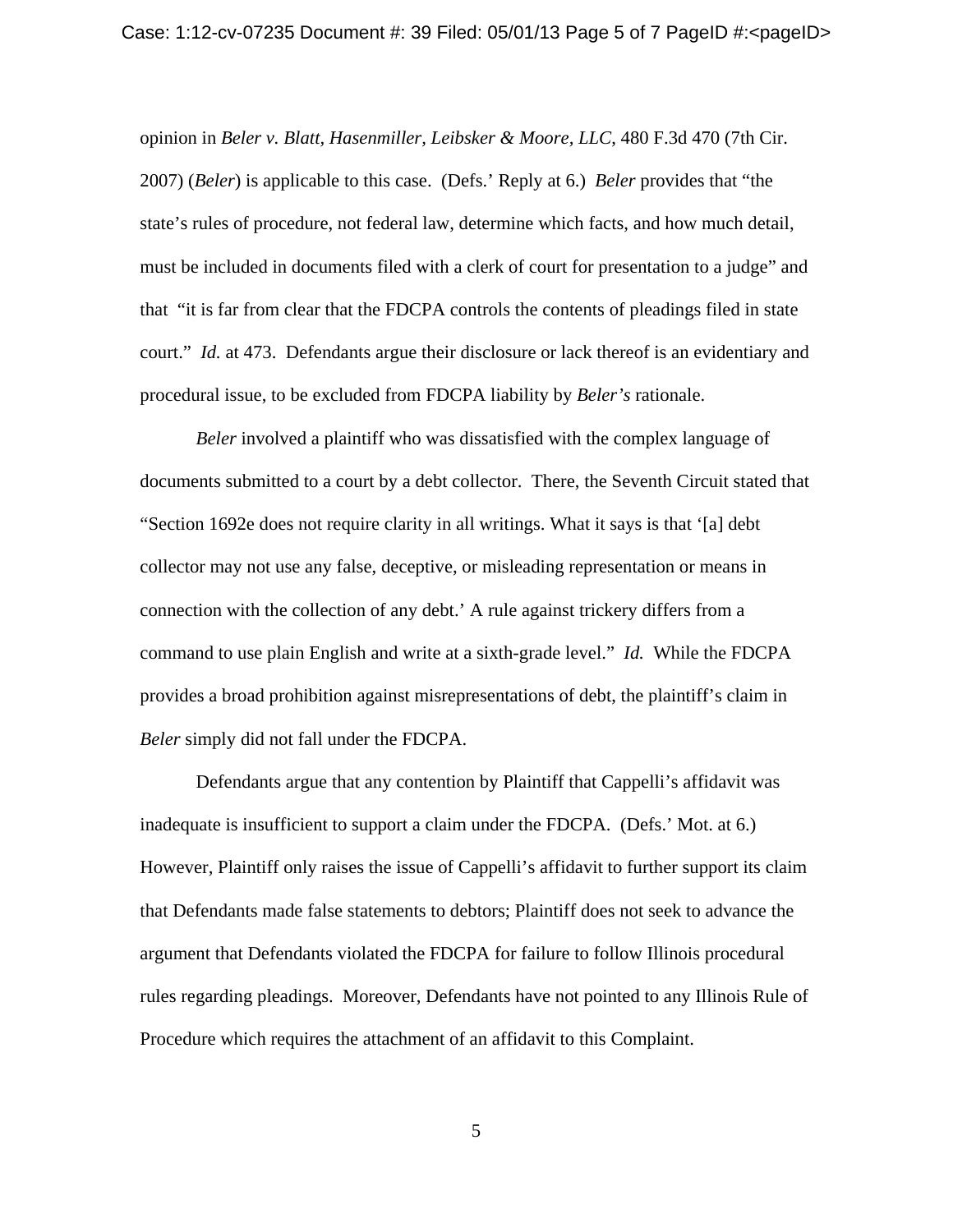Here, the question is whether or not Plaintiff stated a claim under the FDCPA. "[The FDCPA] is a broad prohibition, and while § 1692e has 16 subsections describing ways by which a debt collector could violate the FDCPA, that list is nonexhaustive, and a plaintiff need not allege a violation of a specific subsection in order to succeed in a § 1692e case." *Lox v. CDA, Ltd.*, 689 F.3d 818, 822 (7th Cir. 2012) (citations omitted). Plaintiff, unlike Beler, does allege "trickery," namely, that Defendants provide fraudulent affidavits to consumers and that, therefore, Defendants' activities *are* prohibited under the FDCPA.

Plaintiff claims Defendants file lawsuits without reviewing or even possessing records of their borrowers' debts. Plaintiff further asserts that when a borrower appears to be knowledgeable about his or her debt, or retains counsel, Defendants typically dismiss their collection action. (Am. Compl. ¶ 37.) These factual allegations plausibly support a reasonable inference Defendants that fraudulently initiated a collection action against Plaintiff, or against other debt collection defendants, in violation of the FDCPA, 15 U.S.C.§ 1692e(4).

Plaintiff and Defendants dispute the relevance of some of Plaintiff's factual allegations: specifically, Defendants' "as is" purchase agreements and the \$2.46 discrepancy in debt figures. These allegations are construed for purposes of this motion only insofar as they provide additional support for Plaintiff's claim that Defendants' assertion of the accuracy of the records by Defendants is false. Regardless, Plaintiff's claim is plausible even without these allegations. The scope of the FDCPA is broad; Plaintiff's Complaint states a plausible cause of action under the FDCPA. *See Tamayo*,

6